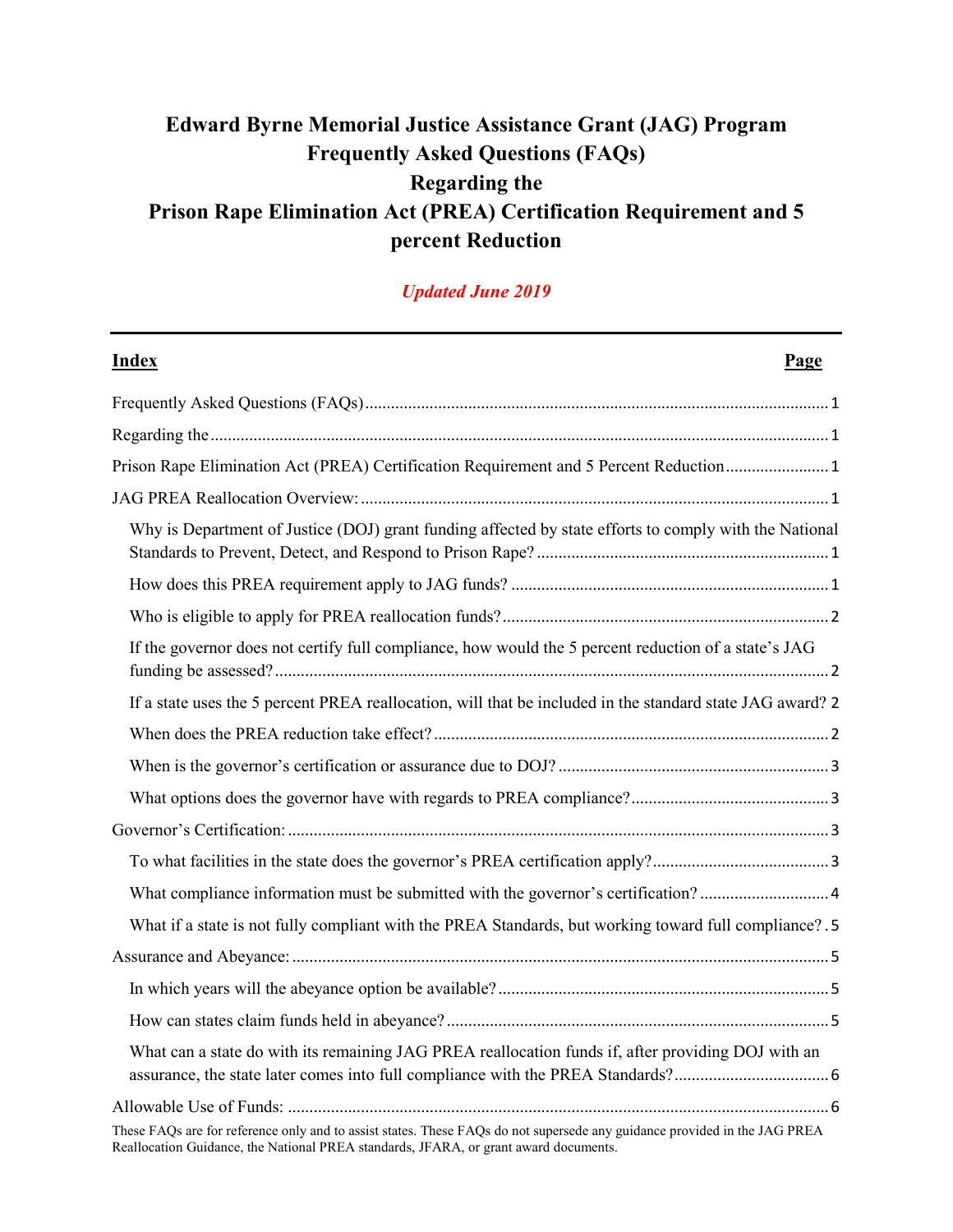| Are the costs associated with preparing for and conducting PREA audits an allowable use of the 5 |  |
|--------------------------------------------------------------------------------------------------|--|
|                                                                                                  |  |
| If the governor submits an assurance, can the state use PREA reallocation funds for non-PREA JAG |  |
| Can management & administration funds be deducted from the PREA reallocation funds? 7            |  |
| Does my agency need to submit materials that we plan to publish, which are funded by PREA        |  |
|                                                                                                  |  |
|                                                                                                  |  |
|                                                                                                  |  |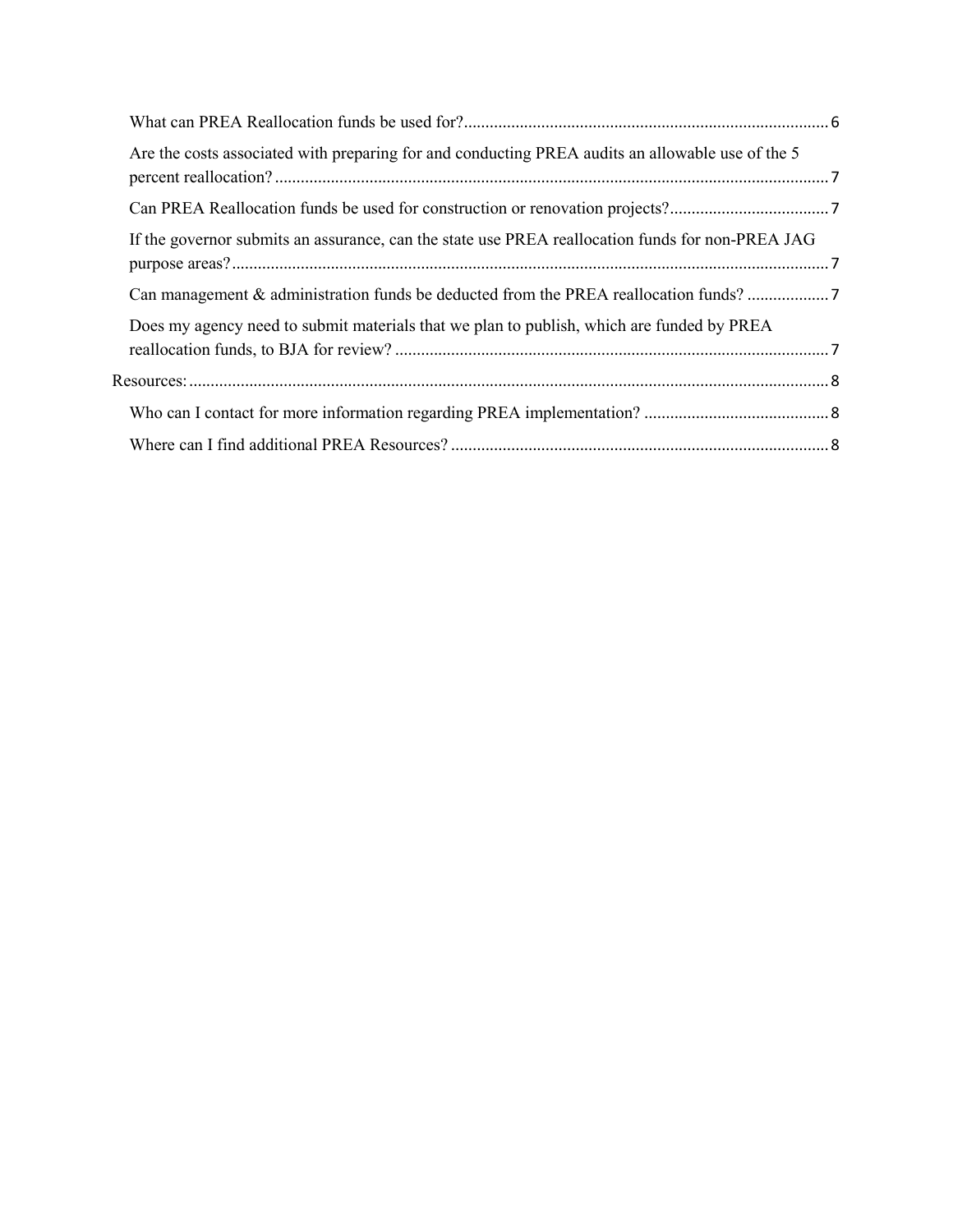# <span id="page-2-2"></span><span id="page-2-1"></span><span id="page-2-0"></span>Edward Byrne Memorial Justice Assistance Grant (JAG) Program Frequently Asked Questions (FAQs)[∗](#page-2-6) Regarding the Prison Rape Elimination Act (PREA) Certification Requirement and 5 Percent Reduction

*Updated June 2019*

# <span id="page-2-3"></span>JAG PREA Reallocation Overview:

<span id="page-2-4"></span>Why is Department of Justice (DOJ) grant funding affected by state efforts to comply with the National Standards to Prevent, Detect, and Respond to Prison Rape?

The PREA statute provides that a state whose governor does not certify full compliance with DOJ's National Standards to Prevent, Detect, and Respond to Prison Rape (PREA Standards), 34 U.S.C. 30307(e), is subject to the loss of 5 percent of any DOJ grant funds that it would otherwise receive for prison purposes, unless the governor submits to the Attorney General an assurance that such 5 percent will be used by the state solely to adopt and achieve full compliance with the PREA Standards in future years.

In addition, the Justice for All Reauthorization Act (JFARA) of 2016, which was enacted on December 16, 2016, includes an amendment to the PREA statute. This change provides an option for governors who submitted an assurance to choose whether affected grant funds will be reallocated to the state to use for PREA compliance purposes or will be held in abeyance by DOJ's Office of Justice Programs pending future action by the state (See 34 U.S.C. §30307(e)). The abeyance option was available beginning in FY2017 through FY2019 and provided opportunities for states to claim funds within three years following the enactment of JFARA. (Please note, governors no longer have the option to hold funds in abeyance.) For additional information regarding abeyance, please visit [www.bja.gov/ProgramDetails.aspx?Program\\_ID=76.](http://www.bja.gov/ProgramDetails.aspx?Program_ID=76)

### <span id="page-2-5"></span>How does this PREA requirement apply to JAG funds?

l

Any DOJ grant funding that may be used by states for prison purposes is affected by the PREA statute. Because JAG funding can be used for a variety of prison purposes, a 5 percent reallocation for PREA compliance purposes or a 5 percent reduction to a state's JAG funding will be applied each year a governor does not certify full compliance with the PREA standards.

<span id="page-2-6"></span><sup>∗</sup> These FAQs are for reference only and to assist states. These FAQs do not supersede any guidance provided in the JAG PREA Reallocation Guidance, the National PREA standards, JFARA, or grant award documents.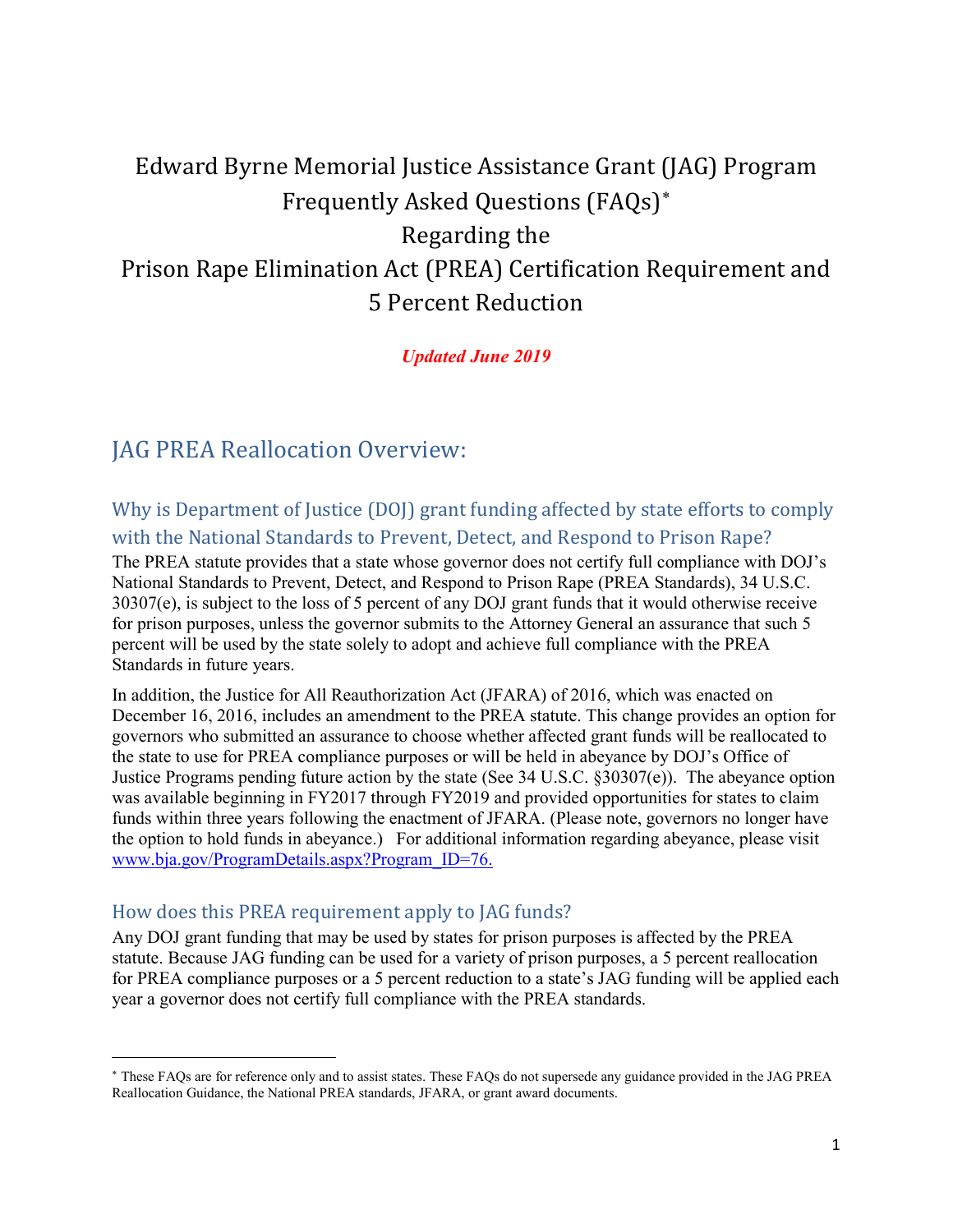### <span id="page-3-0"></span>Who is eligible to apply for PREA reallocation funds?

State Administering Agencies (SAAs) for states, the District of Columbia, the Commonwealth of Puerto Rico, the Northern Mariana Islands, the Virgin Islands, Guam, and American Samoa that have submitted an assurance to DOJ that at least 5 percent of JAG funds will be used to achieve full compliance with the PREA Standards and did not request funds be held in abeyance per 34 U.S.C. §30307(e) are eligible to apply for PREA reallocation funds.

## <span id="page-3-1"></span>If the governor does not certify full compliance, how would the 5 percent reduction of a state's JAG funding be assessed?

States that do not have a certification of full compliance would have the 5 percent PREA reduction assessed against the state's 60 percent share of JAG funding plus the less-than-\$10,000 allocation, but it would exclude the mandatory variable pass-through (VPT) amount.

Below is an illustration of how the PREA reduction is assessed:

*If state X is to receive an initial state allocation of \$3,000,000, the 5 percent PREA reduction would be calculated as follows:*

*The mandatory pass-through amount of \$1,200,000 (based on state X's mandatory 40 percent pass-through) is subtracted from the \$3,000,000, resulting in \$1,800,000, the state's 60 percent share of JAG funding.*

*The "less-than-\$10,000" allocation for state X, or \$250,000, is then added to the \$1,800,000, resulting in \$2,050,000.*

*The 5 percent PREA reduction is then assessed on the \$2,050,000 amount (\$2,050,000 x .05), resulting in a \$102,500 reduction for state* X.

For the District of Columbia and the territories, the reduction will be assessed on the full allocation because the entire allocation goes to the District and territorial governments.

## <span id="page-3-2"></span>If a state uses the 5 percent PREA reallocation, will that be included in the standard state JAG award?

The 5 percent PREA reallocation will not be included in the state JAG award, to facilitate separate tracking of PREA activities. For a state that submits an assurance that not less than 5 percent of its DOJ funding for prison purposes will be used solely to adopt and achieve full compliance with the PREA Standards and chooses to receive its funds in the form of a PREA reallocation award, the Bureau of Justice Assistance (BJA) will provide guidance and require a separate funding application be submitted that details the specific PREA-related activities to be carried out using these funds. BJA staff will work with states on this application, and awards will be made by September 30.

For states that choose the abeyance option, these funds will be held by DOJ's Office of Justice Programs until December 16, 2019, but they may be released earlier if the state's governor certifies full compliance with the PREA Standards prior to that date.

### <span id="page-3-3"></span>When does the PREA reduction take effect?

The first year of the 5 percent reduction was fiscal year 2014, which began on October 1, 2013 and ended on September 30, 2014. States have an ongoing obligation to work toward and achieve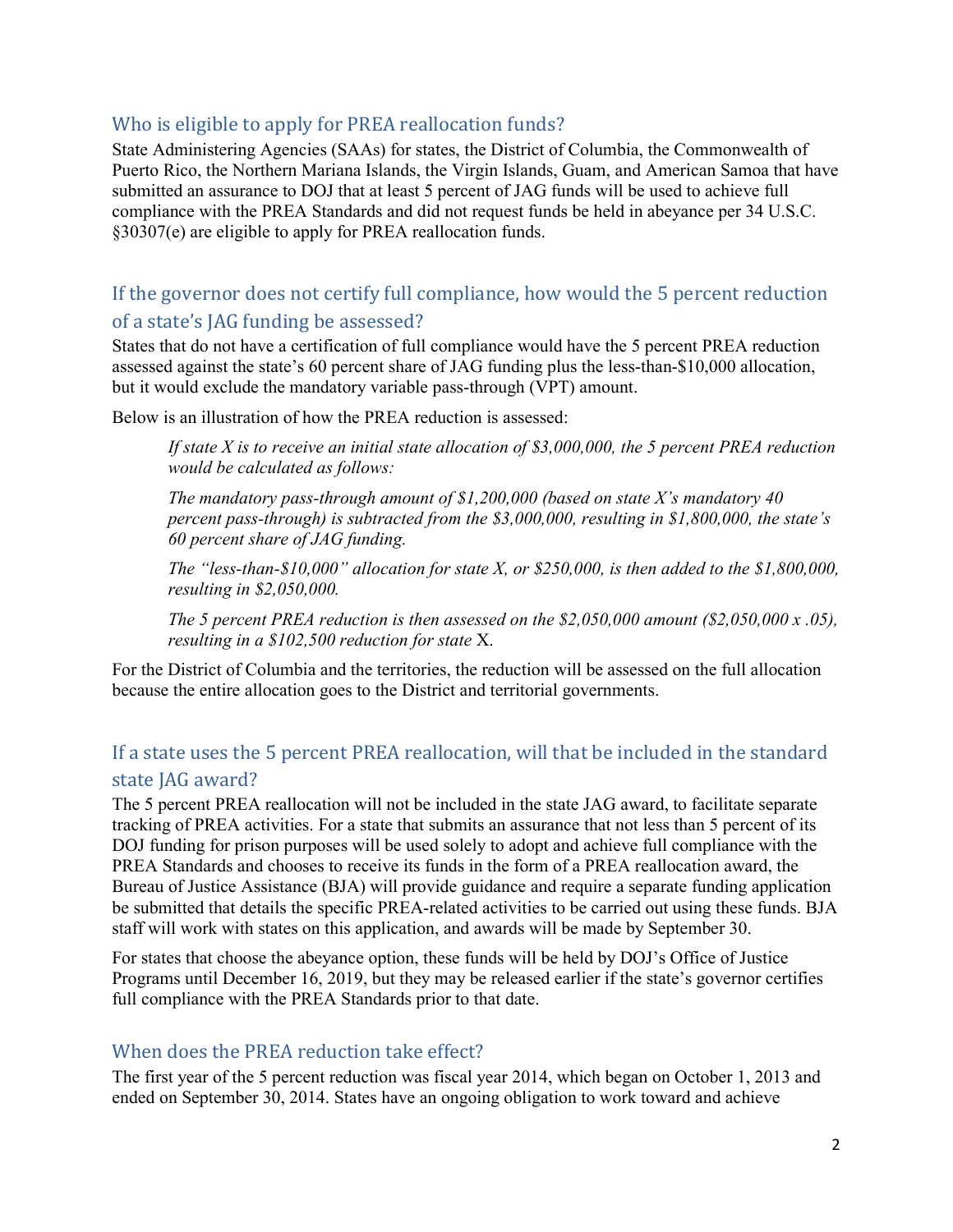compliance with the PREA Standards; therefore, the PREA reduction will be applied each year that the governor does not certify full compliance with the PREA Standards.

### <span id="page-4-0"></span>When is the governor's certification or assurance due to DOJ?

The deadline for submission of either a certification regarding adoption and full compliance with the PREA Standards or an assurance of intention to adopt and achieve full compliance with the PREA Standards is **October 15** each year.

### <span id="page-4-1"></span>What options does the governor have with regards to PREA compliance?

Pursuant to the PREA statute, the governor has the following options:

- (1) Submit a certification that all confinement facilities under his or her operational control are in full compliance with the PREA Standards.
- (2) Submit an assurance which gives the governor the option to:
	- a. Use not less than 5 percent of impacted DOJ funds to work toward and achieve full compliance with the PREA Standards in the future, resulting in a reallocation of impacted DOJ grant funds; or
	- b. Request that the Attorney General hold these grant funds in abeyance *(available*  **through FY 2019 for Audit Year 2 of Cycle 2***).*
- (3) Submit neither and accept a 5 percent reduction in such grants.

Pursuant to PREA Standard 115.501(a), governors shall make their certifications of compliance taking into consideration the results of the most recent PREA audit results. DOJ intends these audits to be a primary, but not the only, factor in determining compliance. For example, audit results for a particular period may show the selected one-third of audited facilities in compliance; however, the governor may have determined that other facilities under his or her control are, in fact, not in compliance with the standards.

Other than the standard described above requiring governors to "consider" the audit findings, neither the PREA statute nor the PREA Standards restrict the sources of information governors may use in deciding whether or how to certify compliance.

It is important to note that if a governor submits an assurance to DOJ that no less than 5 percent of the state's DOJ funding for prison purposes will be used to support implementation of the PREA Standards, the state will not lose the funds, but the funds will be reallocated to a PREA-specific award. States that elected to hold funds in abeyance will have opportunities to reclaim the balance of those funds by December 16, 2019, and it will be based on the governor's certification and assurance submission for Audit Year 3 of Cycle 2

# <span id="page-4-2"></span>Governor's Certification:

### <span id="page-4-3"></span>To what facilities in the state does the governor's PREA certification apply?

PREA standards state, "The Governor's certification [of full compliance with the PREA Standards] shall apply to all facilities in the State under the operational control of the State's executive branch, including facilities operated by private entities on behalf of the State's executive branch." (28 C.F.R. § 115.501(b)) A "facility" is defined as "a place, institution, building (or part thereof), set of buildings, structure, or an area (whether or not enclosing a building or set of buildings) that is used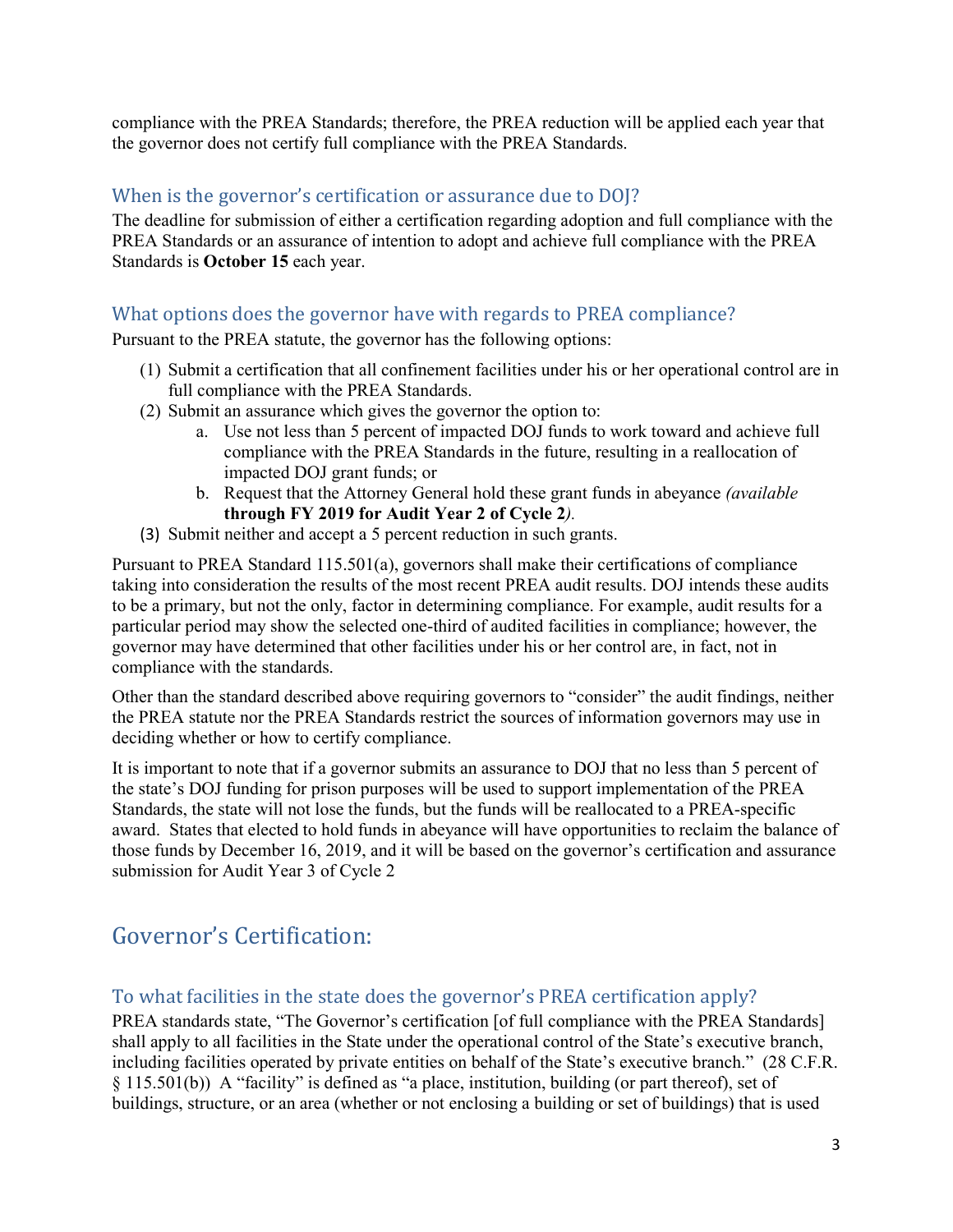by an agency for the confinement of individuals." Some standards apply specifically at the facility level, while others apply at the agency level.

This definition of facility includes local detention and correctional facilities as well as state correctional facilities; however, not all facilities within a state are subject to the governor's certification. The governor's certification does not encompass those facilities outside the operational control of the governor; namely, those facilities that are under the operational control of counties, cities, or other municipalities, or privately operated facilities not operated on behalf of the state's executive branch.

The term "operational control" is not defined in the PREA Standards. The determination of whether a facility is under the operational control of the executive branch is left to a governor's discretion, subject to the following guidance. Generally, there are several factors that may be taken into consideration in determining whether a facility is under the "operational control" of the executive branch:

- Does the executive branch have the ability to mandate PREA compliance without judicial intervention?
- Does the state have a unified correctional system?
- Does the state agency contract with a facility to confine inmates or residents on its behalf, other than inmates or residents being temporarily held for transfer to or release from a state facility?

The above list is not exhaustive, but it covers the majority of situations that governors may face in determining whether a facility or contractual arrangement is subject to the governor's certification.

Please note that the PREA Standards require that any public agency that contracts for the confinement of its inmates with private agencies or other entities, including other government agencies, (1) include in any new contract or contract renewal the entity's obligation to adopt and comply with the PREA Standards, and (2) provide for agency contract monitoring to ensure that the contractor is complying with the PREA Standards. (28 C.F.R. §§ 115.12, 115.112, 115.212, 115.312.) A state confinement agency that fails to comply with these requirements is, by the terms of the PREA Standards, not PREA compliant.

## <span id="page-5-0"></span>What compliance information must be submitted with the governor's certification?

Under the PREA amendment in the Justice for All Reauthorization Act (JFARA), $<sup>1</sup>$  $<sup>1</sup>$  $<sup>1</sup>$  the following</sup> documentation must be submitted with the governor's certification:

- (1) A list of the prisons under the operational control of the executive branch of the state
- (2) A list of the prisons that were audited during the most recently concluded audit year
- (3) All final audit reports for prisons that were completed during the most recently concluded audit year
- (4) A proposed schedule to complete an audit of all the prisons during the following 3 audit years

Please note, the term "prisons" is utilized in JFARA and intended to include all facilities under operational control of the state's the executive branch.

l

<span id="page-5-1"></span> $1$  For additional information about the Justice for All Reauthorization Act, please visit [www.bja.gov/ProgramDetails.aspx?Program\\_ID=76.](http://www.bja.gov/ProgramDetails.aspx?Program_ID=76)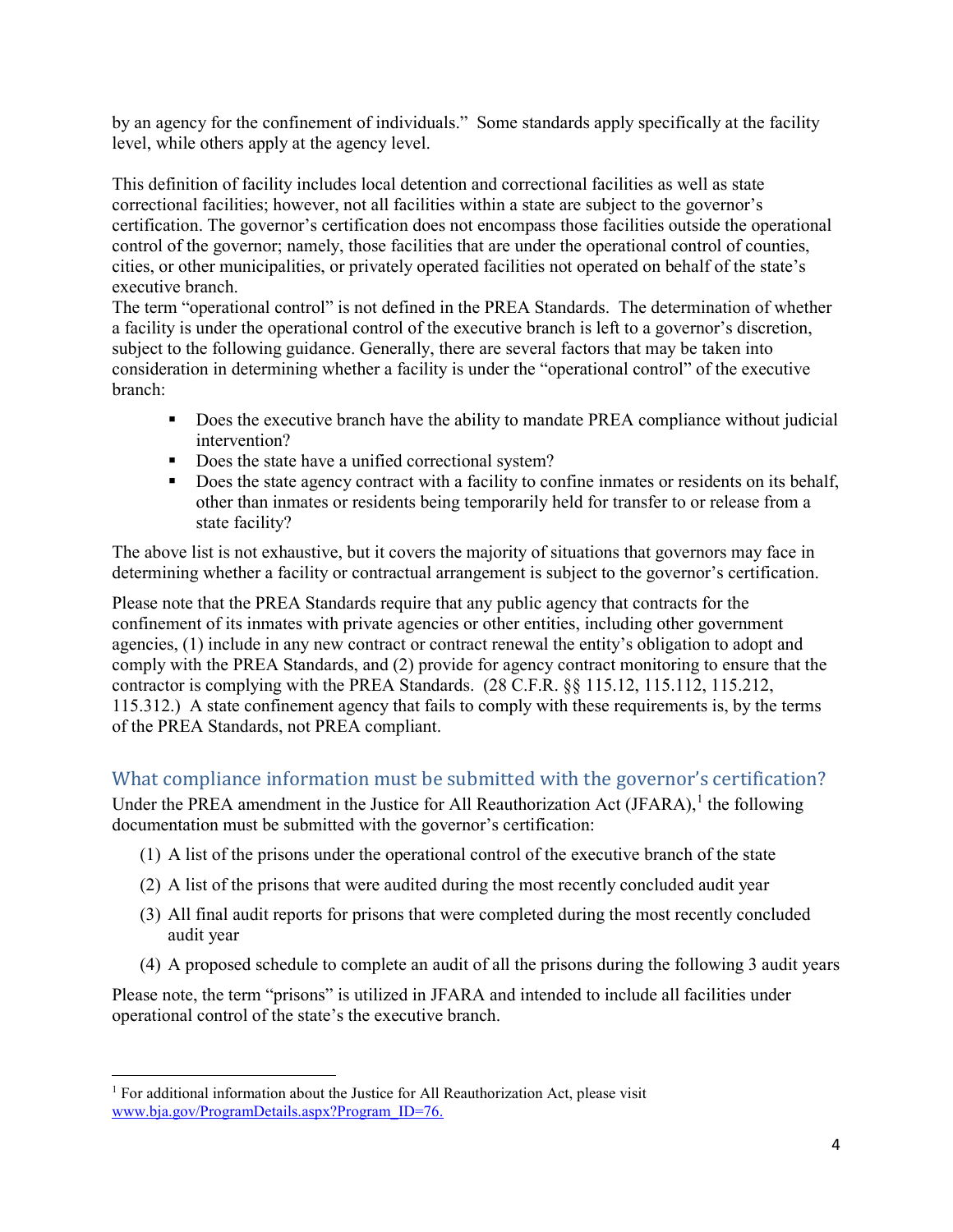## <span id="page-6-0"></span>What if a state is not fully compliant with the PREA Standards, but working toward full compliance?

Under 34 U.S.C. § 30307(e)(2), the State may provide an assurance that 5 percent of DOJ funds that can be used for prison purposes will be used to achieve full compliance with the PREA Standards, so that a certification of compliance may be submitted in future years.

# <span id="page-6-1"></span>Assurance and Abeyance:

### <span id="page-6-2"></span>In which years will the abeyance option be available?

The abeyance option will sunset 3 years following the date of enactment of JFARA, on December 16, 2019. Therefore, governors who submit an assurance will have three opportunities to use the abeyance option: in fiscal years 2017, 2018, and 2019. The last opportunity for governors to submit a request that funds to be held in abeyance was October 15, 2018 (Audit Year 2 of Cycle 2). A timeline of key dates is presented below.

| <b>Fiscal</b><br>Year | <b>Audit Year</b> | <b>Audit Cycle</b>                    | <b>Certification Deadline</b> |
|-----------------------|-------------------|---------------------------------------|-------------------------------|
| 2017                  |                   | (August 20, 2015 – August 19, 2016)   | October 15, 2016              |
| 2018                  |                   | 2 (August 20, 2016 – August 19, 2017) | October 16, 2017              |
| 2019                  | ∍                 | 2 (August 20, 2017 – August 19, 2018) | October 15, 2018              |
| 2020                  |                   | 2 (August 20, 2018 – August 19, 2019) | October 15, 2019              |

Information on submission requirements is provided annually to states in August.

### <span id="page-6-3"></span>How can states claim funds held in abeyance?

The final disposition of funds held in abeyance will be determined based on a governor's certification and assurance submission for Audit Year 3 of Cycle 2. Under the PREA amendment in the Justice for All Reauthorization Act (JFARA), signed into law on December 16, 2016 (Public Law 114-324), funds held in abeyance will be managed and distributed as follows (See 34 U.S.C.  $\S 30307(e)(2)(E)$ ):

- States that select the abeyance option and are able to submit a certification within 3 years following enactment of JFARA will, upon submission of the certification, be able to claim the balance of funds held in abeyance to be used for the original purpose(s) of the impacted DOJ grant program(s). Funding will be distributed as part of, or as a supplement to, a grant made under the impacted DOJ grant program(s).
- States that select the abeyance option but are unable to submit a certification in the 3-year period following enactment of JFARA, although they have audited at least two-thirds of facilities under the operational control of the executive branch, will have the option to submit an assurance and receive the funds held in abeyance to be used solely for PREA compliance purposes.
- States that select the abeyance option and, within the 3-year period following enactment of JFARA, are unable to certify full compliance or provide an assurance that at least two-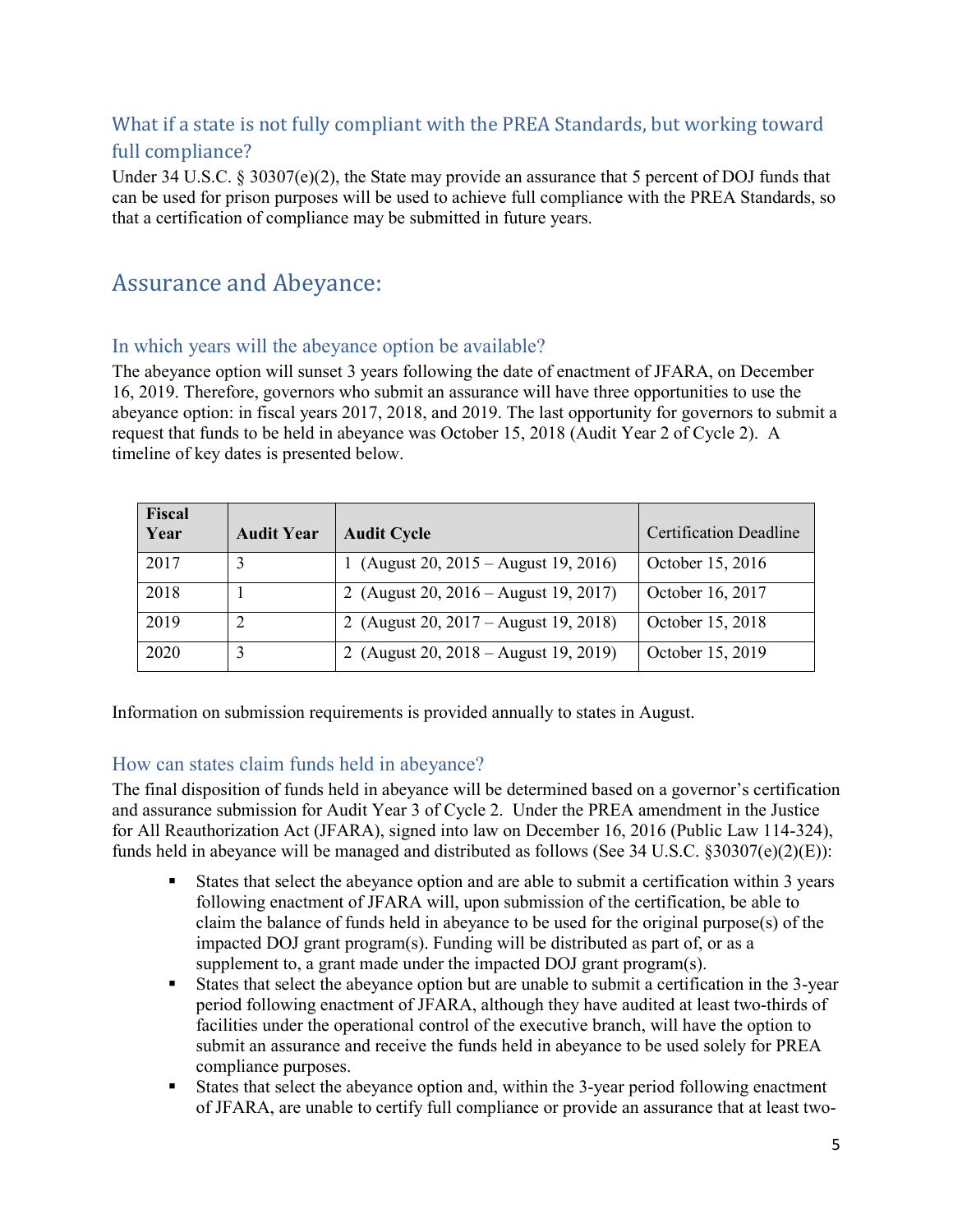thirds of applicable facilities have been audited will relinquish the balance held in abeyance for redistribution to other states to be used for the original purpose(s) of the impacted DOJ grant program(s).

## <span id="page-7-0"></span>What can a state do with its remaining JAG PREA reallocation funds if, after providing DOJ with an assurance, the state later comes into full compliance with the PREA Standards?

Per the PREA statute, any state that submits an assurance to the Office of Justice Programs (OJP) that it will reallocate 5 percent of certain formula grant funds (including JAG formula funds) to come into compliance with the PREA Standards will be allowed to retain those funds, which would otherwise have been forfeited as a penalty for PREA non-compliance. Once that state comes into full compliance with the PREA Standards, the governor should provide the PREA Management Office with that state's certification of full compliance with PREA.

Upon receipt of that certification, OJP's Bureau of Justice Assistance (BJA) will lift the PREA limitation on the JAG funds, and the state will be allowed to use any remaining JAG PREA reallocation funds for any of the lawful purposes under the JAG statute. Of course, a state could choose to continue to use its JAG PREA reallocation funds for the purpose of maintaining PREA compliance. For example, a state could continue to pay for ongoing PREA facility audit requirements, should it choose to do so.

As a process, after proof of certification, if a state chooses to use its remaining JAG PREA reallocation funds for general JAG purposes, it can submit a change of scope Grant Adjustment Notice (GAN) in the online Grants Management System (GMS). As part of the change of scope GAN, a copy of the governor's certification should be provided. Once the change of scope GAN has been approved by BJA, the state can then submit a revised budget GAN in GMS to request to reallocate its funds to other approved JAG purpose activities consistent with the JAG statute.

# <span id="page-7-1"></span>Allowable Use of Funds:

#### <span id="page-7-2"></span>What can PREA Reallocation funds be used for?

Allowable activities may focus on addressing one or more of the major provisions of the PREA Standards, which include:

General prevention planning Supervision and monitoring Staffing of juvenile facilities Youthful inmates in adult facilities Cross-gender searches and viewing Training and education Screening Reporting Responsive planning Investigations Discipline Medical and mental health care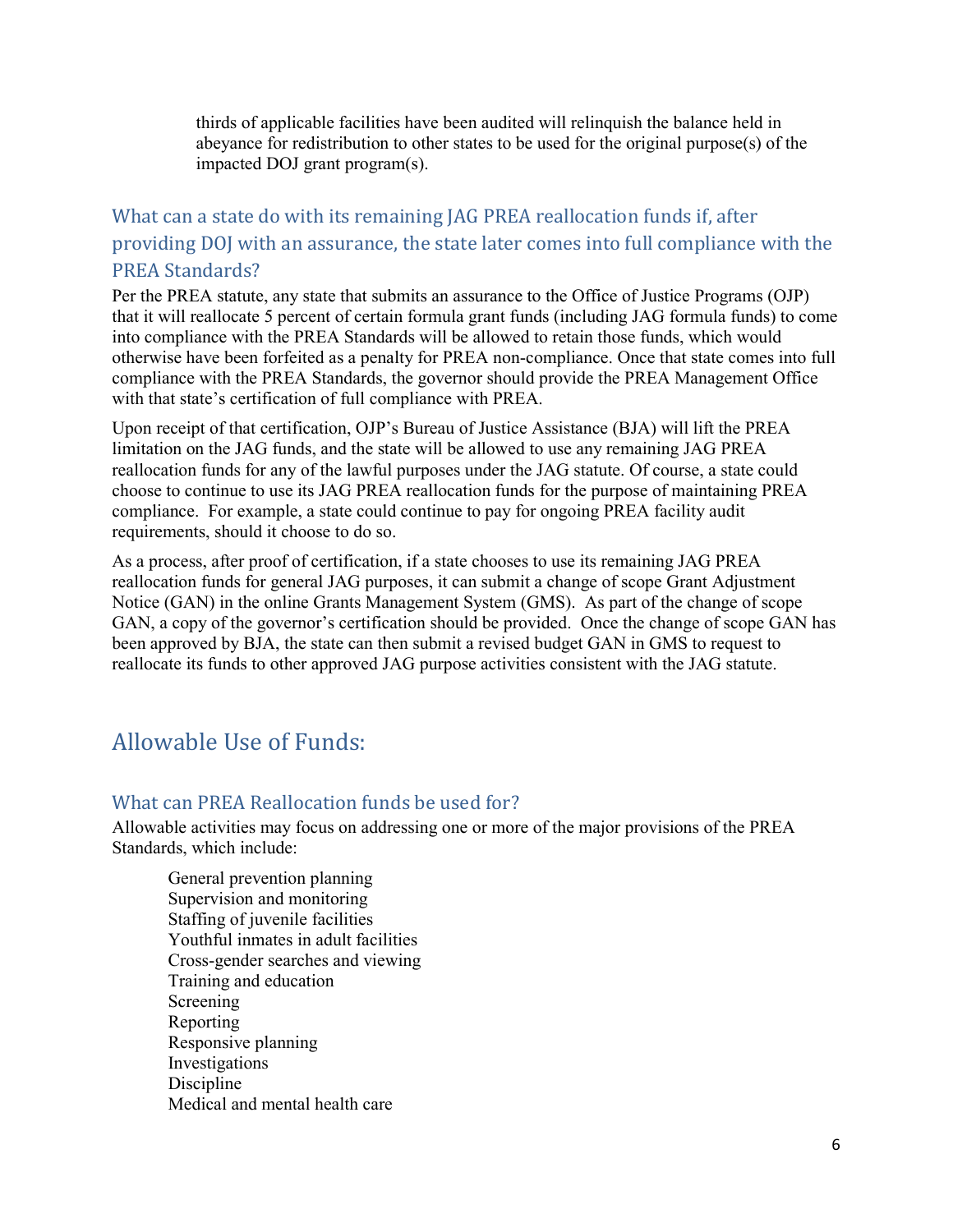**Grievances** 

Lesbian, gay, bisexual, transgender, intersex (LGBTI), and gender nonconforming inmates Inmates with disabilities and limited English proficient (LEP) inmates.

## <span id="page-8-0"></span>Are the costs associated with preparing for and conducting PREA audits an allowable use of the 5 percent reallocation?

Yes. States may use the 5 percent reallocation on activities to help them achieve compliance with the National PREA Standards to Prevent, Detect, and Respond to Prison Rape (PREA Standards), including preparing for and conducting audits.

## <span id="page-8-1"></span>Can PREA Reallocation funds be used for construction or renovation projects?

Construction and/or renovation projects related to penal or correctional institutions are allowable under this program to support continued implementation of the PREA standards and promote sexual safety in confinement.

Please note, any project that involves construction and/or renovation will be subject to environmental analysis requirements pursuant to the National Environmental Policy Act (NEPA).

# <span id="page-8-2"></span>If the governor submits an assurance, can the state use PREA reallocation funds for non-PREA JAG purpose areas?

No. If the governor submits an assurance that at least 5 percent of JAG funds will be used only for the purpose of enabling the state to adopt and achieve full compliance with the PREA Standards in future years, the entire 5 percent must be used for PREA purposes.

## <span id="page-8-3"></span>Can management & administration funds be deducted from the PREA reallocation funds?

PREA reallocation funds cannot be used for administrative costs, including indirect costs, which are administrative in nature.

## <span id="page-8-4"></span>Does my agency need to submit materials that we plan to publish, which are funded by PREA reallocation funds, to BJA for review?

Yes. You must submit to BJA for review and approval any curricula, training materials, proposed publications, reports, or any other written materials, including web-based materials and website content, which will be published using DOJ grant funds, at least 30 working days prior to the targeted dissemination date. Any written, visual, or audio publications, with the exception of press releases, whether published at the grantee's or government's expense, shall contain the following statement: "This project was supported by Grant No. <AWARD\_NUMBER> awarded by the Bureau of Justice Assistance. The Bureau of Justice Assistance is a component of the Department of Justice's Office of Justice Programs, which also includes the Bureau of Justice Statistics, the National Institute of Justice, the Office of Juvenile Justice and Delinquency Prevention, the Office for Victims of Crime, and the SMART Office. Points of view or opinions in this document are those of the author and do not necessarily represent the official position or policies of the U.S. Department of Justice." The